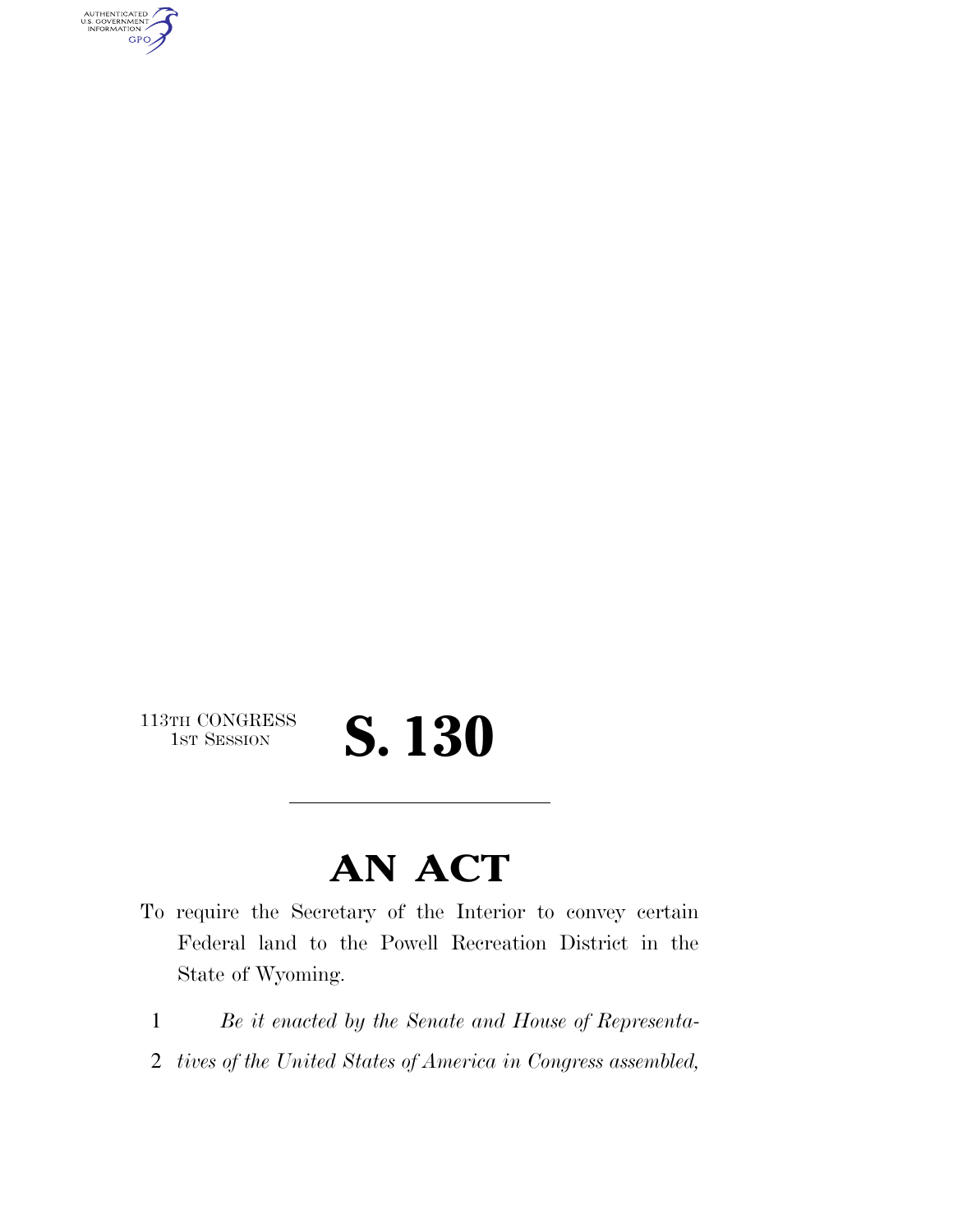#### **SECTION 1. SHORT TITLE.**

 This Act may be cited as the ''Powell Shooting Range Land Conveyance Act''.

#### **SEC. 2. DEFINITIONS.**

In this Act:

 (1) DISTRICT.—The term ''District'' means the Powell Recreation District in the State of Wyoming. (2) MAP.—The term ''map'' means the map en- titled ''Powell, Wyoming Land Conveyance Act'' and dated May 12, 2011.

### **SEC. 3. CONVEYANCE OF LAND TO THE POWELL RECRE-ATION DISTRICT.**

 (a) IN GENERAL.—As soon as practicable after the date of enactment of this Act, subject to valid existing rights, the Secretary shall convey to the District, without consideration, all right, title, and interest of the United States in and to the land described in subsection (b).

 (b) DESCRIPTION OF LAND.—The land referred to in subsection (a) consists of approximately 322 acres of land managed by the Bureau of Land Management, Wind River District, Wyoming, as generally depicted on the map as ''Powell Gun Club''.

(c) MAP AND LEGAL DESCRIPTION.—

 (1) IN GENERAL.—As soon as practicable after the date of enactment of this Act, the Secretary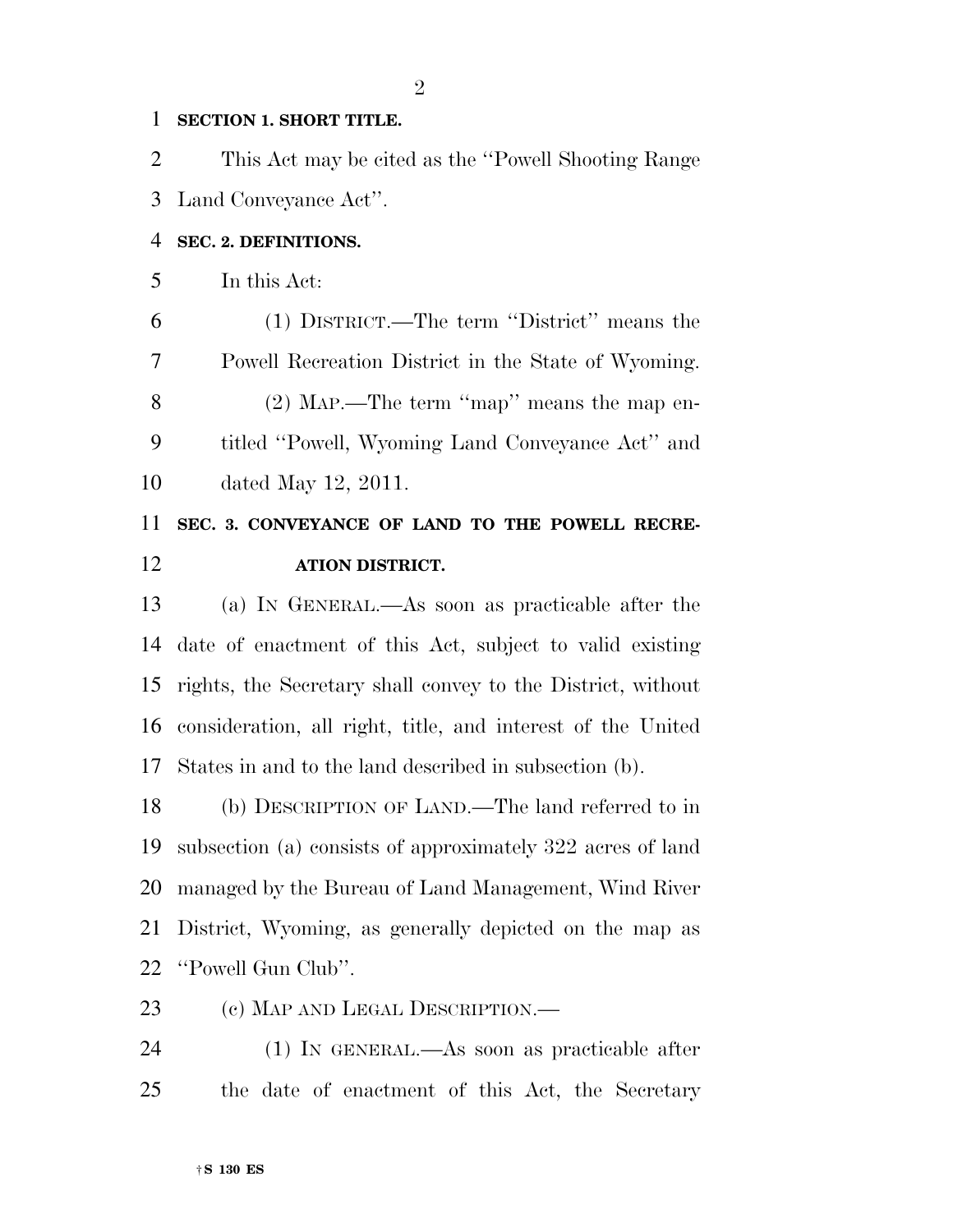| $\mathbf{1}$   | shall finalize the legal description of the parcel to be   |
|----------------|------------------------------------------------------------|
| $\overline{2}$ | conveyed under this section.                               |
| 3              | (2) MINOR ERRORS.—The Secretary may cor-                   |
| $\overline{4}$ | rect any minor error in—                                   |
| 5              | $(A)$ the map; or                                          |
| 6              | (B) the legal description.                                 |
| 7              | (3) AVAILABILITY.—The map and legal descrip-               |
| 8              | tion shall be on file and available for public inspec-     |
| 9              | tion in the appropriate offices of the Bureau of           |
| 10             | Land Management.                                           |
| 11             | (d) USE OF CONVEYED LAND.—The land conveyed                |
| 12             | under this section shall be used only—                     |
| 13             | $(1)$ as a shooting range; or                              |
| 14             | (2) for any other public purpose consistent with           |
| 15             | uses allowed under the Act of June 14, 1926 (com-          |
| 16             | monly known as the "Recreation and Public Pur-             |
| 17             | poses Act") (43 U.S.C. 869 et seq.).                       |
| 18             | (e) ADMINISTRATIVE COSTS.-The Secretary shall              |
| 19             | require the District to pay all survey costs and other ad- |
| 20             | ministrative costs necessary for the preparation and com-  |
| 21             | pletion of any patents for, and transfers of title to, the |
| 22             | land described in subsection (b).                          |
| 23             | (f) REVERSION.—If the land conveyed under this sec-        |

tion ceases to be used for a public purpose in accordance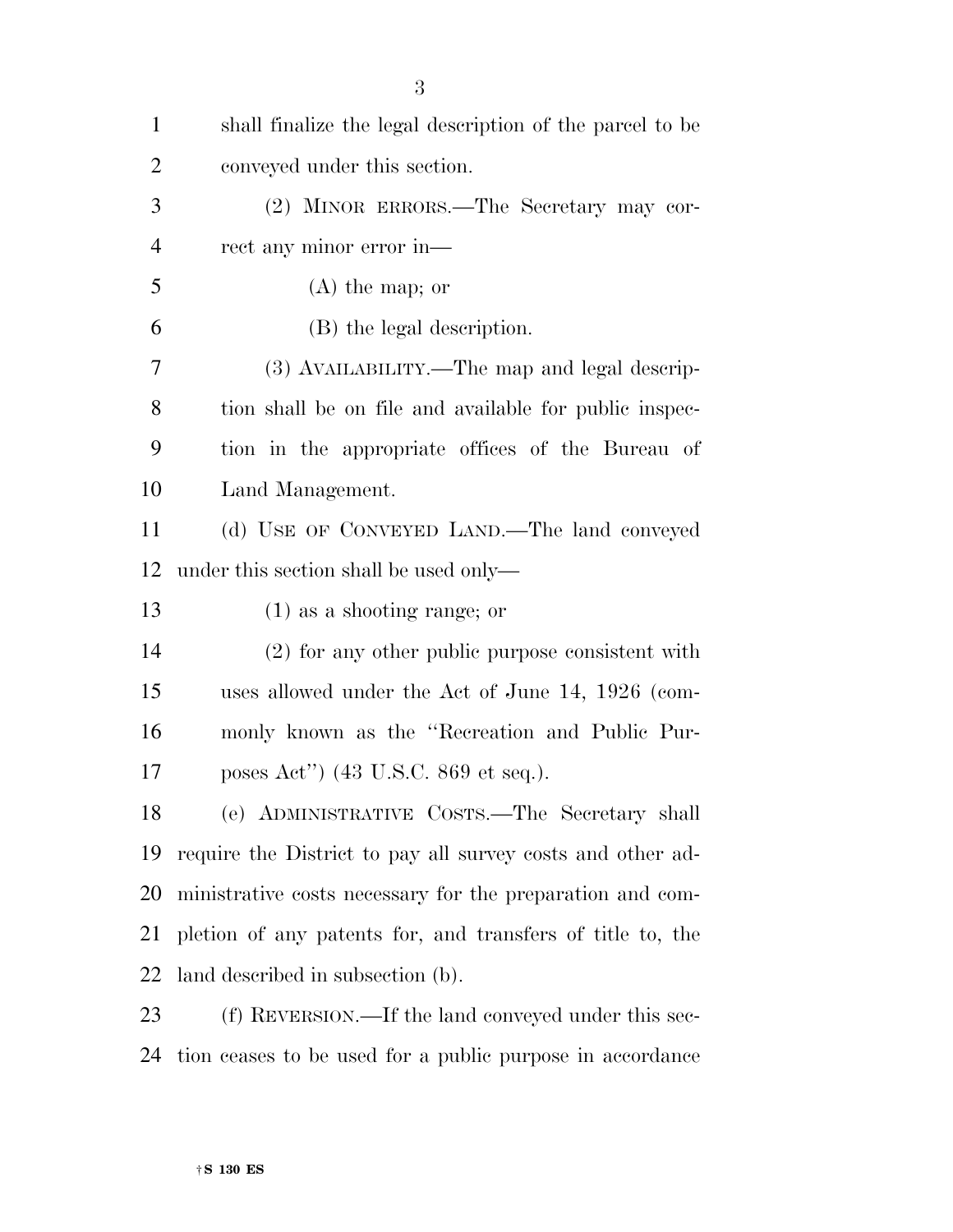with subsection (d), the land shall, at the discretion of the Secretary, revert to the United States.

 (g) CONDITIONS.—As a condition of the conveyance under subsection (a), the District shall agree in writing—

 (1) to pay any administrative costs associated with the conveyance including the costs of any envi- ronmental, wildlife, cultural, or historical resources studies; and

 (2) to release and indemnify the United States from any claims or liabilities that may arise from uses carried out on the land described in subsection (b) on or before the date of enactment of this Act by the United States or any person.

Passed the Senate June 19, 2013.

Attest:

*Secretary.*